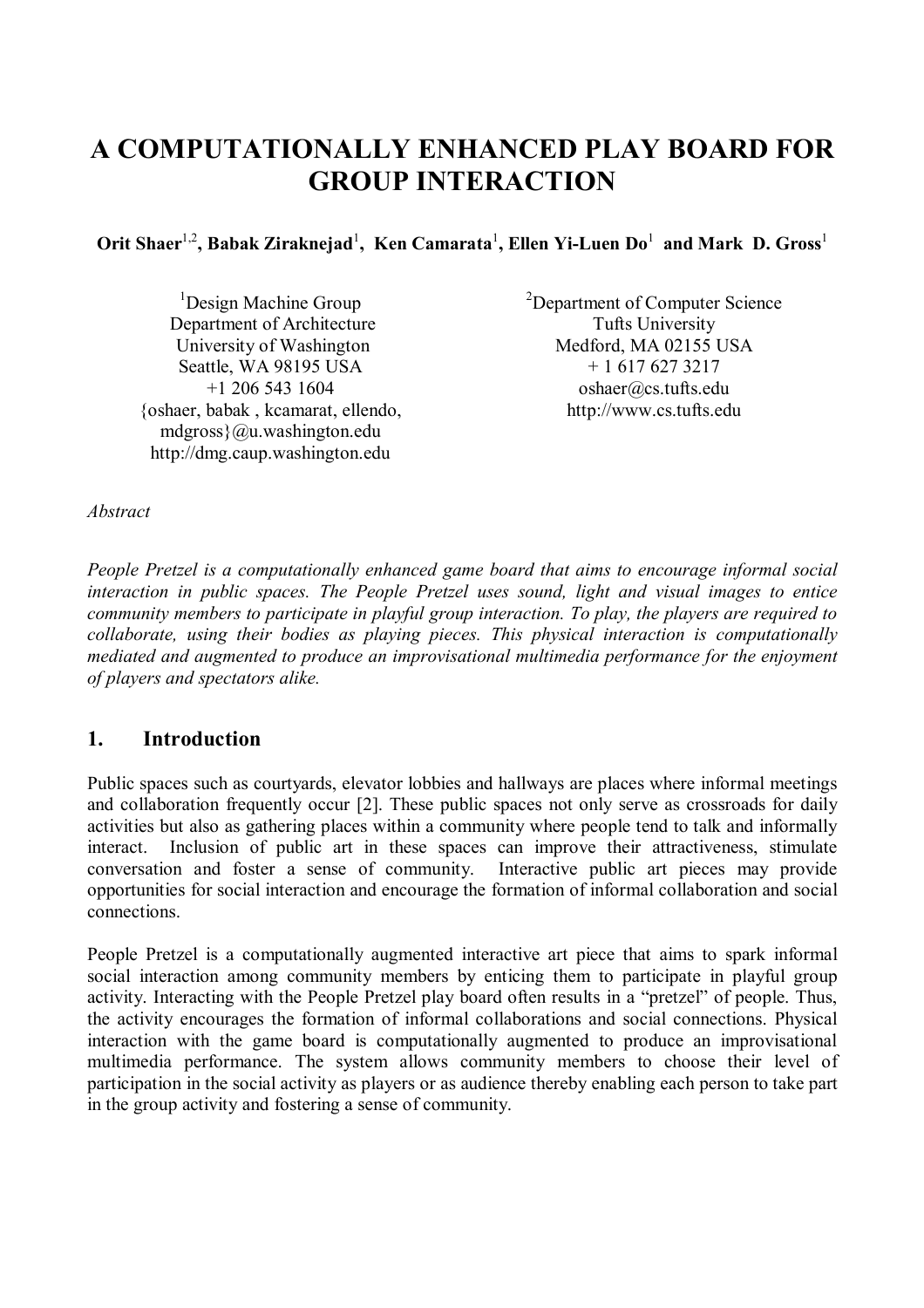#### **1.1. Related Work**

Several games and public art projects are related to the People Pretzel play board. The 'dance steps' public art project [1] inlays brass dance steps along Broadway Seattle. The dance steps propel passers-by to try a rumba or a tango dance. Yaakov Agams's "Fire and Water" sculpture is a fountain located in a central square in Tel Aviv. At fixed hours, a show of music, fire, spouting water and rotating colored elements is provided by the fountain. The fountain attracts tourists as well as residents to the square. The content of the show and the spectators' need to shift points of view during the show stimulates conversation and spontaneous interaction.

Dance, Dance Revolution (DDR) is a new form of video game entertainment [4]. It involves stepping on a console in time with music while a screen interface indicates dance steps players must take. The complexity and speed increase with time. This physical interaction accompanied by music provides fun to players and spectators alike.

The Twister game [6] serves as a main source of inspiration for this project. It evolved from an earlier version called "Pretzel" [3]. The goal of Twister is to outlast opponents by stretching and entwining the body around a large vinyl sheet emblazoned with multicolored circles, without falling down. With more than two players, the vinyl sheet became so crowded that the results were often hilarious. In order to make the game more interactive and to encourage inclusion of more community members in the social interaction, we computationally augmented the Twister experience. We replaced the Twister spinner, which required a non active participant to "call the fate" of the next player in a computational selection algorithm. The goal of the game changed from outlasting individual opponents to surviving as a group as the levels of difficulty posed by the computationally enhanced board increased. Thus, the game board encourages group interaction that includes audience as well as players. The overall experience is enriched using audio streams and images as well as recorded on video. The audio stream sequence played during the game creates the soundtrack for the video. Thus, the video not only captures the play experience but also serves as an artistic product that is collectively created by community members.

## **2. Scenario of Use**

People Pretzel is located in a public space such as a courtyard or a hallway in a university or organization campus. The board automatically lights a sequence of circles while playing audio streams and projecting images to attract passers-by.

The game rules are projected on the wall below the changing images. When the first player steps onto the board an opening musical signal is played. When a circle is lit, one of the players must press this circle before the next circle is lit while continuing to press as many previously lighted circles as possible. When a circle is pressed its associated audio stream is played and a new image is displayed on the wall. The speed is increased over time. The rapid events and movements result in an entertaining group interaction and an improvisational multimedia performance. At each movement change a camera captures a still frame. Eventually all the images are assembled into a stop-motion animation of the game. The game is over when the players miss two circles in a row. Then the animation is projected on a nearby wall for the enjoyment of players and audience alike.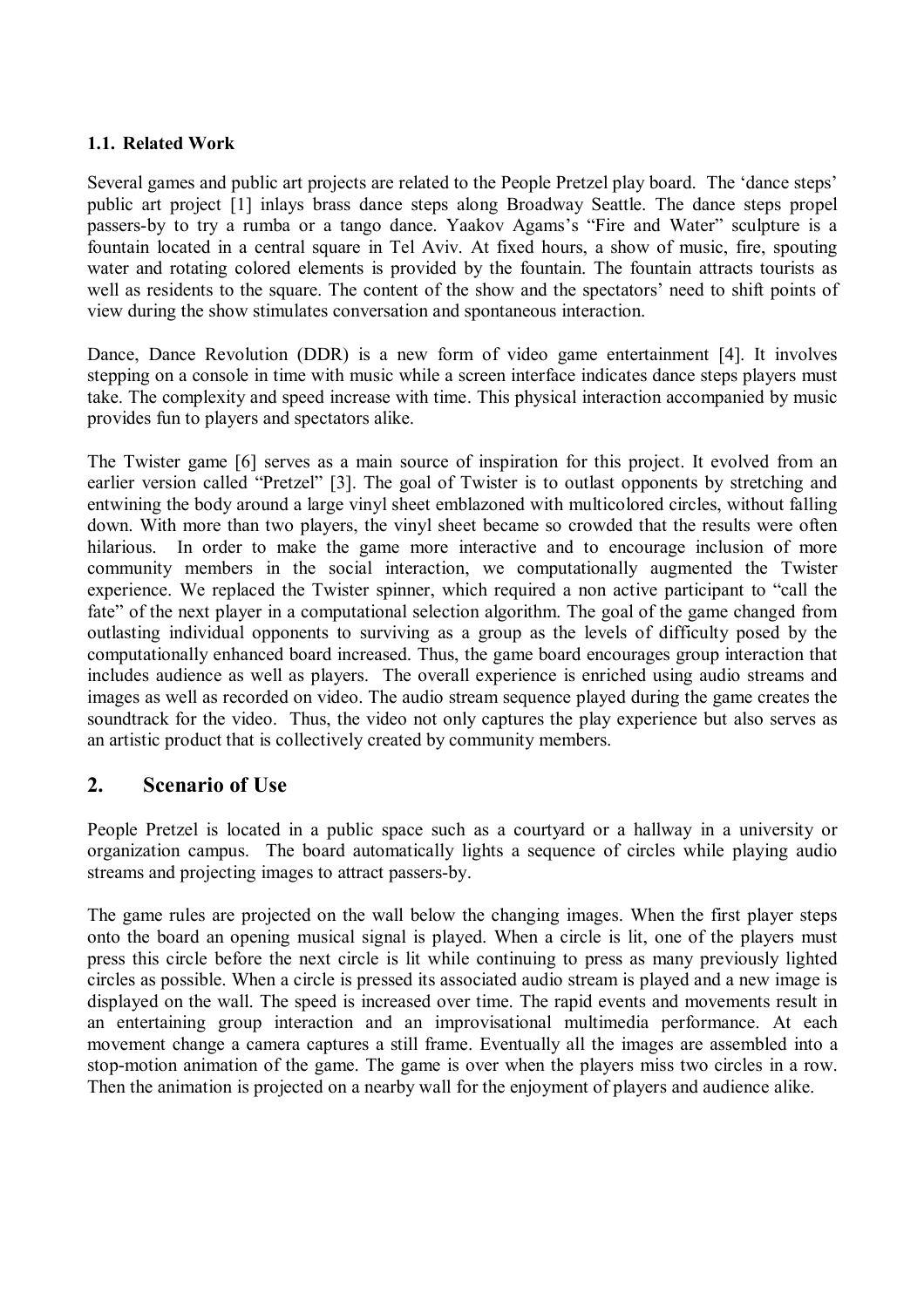

**Figure 1 Group interaction with the People Pretzel play board** 

# **3. The People Pretzel System**

The People Pretzel System consists of four components: a play board, a projector, a video camera and a computer. Figure 2 illustrates the system architecture.

The Handy Board microcontroller [5] runs an Interactive C control program which listens to signals from the PC and the play board. It implements the game algorithm and manages users' interaction with the board. The Handy Board communicates with the play board via its expansion port (see next section for details) and with the PC via a serial port. A Java application on the PC responds to signals received from the Handy Board by playing audio streams, displaying images, activating the camera playing the game animation or sending signals to the Handy Board.



**Figure 2 The People Pretzel system architecture**

#### **3.1. Computationally Enhanced Play Board**

The People Pretzel board is four feet on each side and consists of twelve eight inch circles (see figure 3). The board was designed to accommodate players with different body sizes. The maximum number of simultaneous players may vary from four adults to seven children. The board is elevated two inches from the floor surface to create the feeling of a performance stage.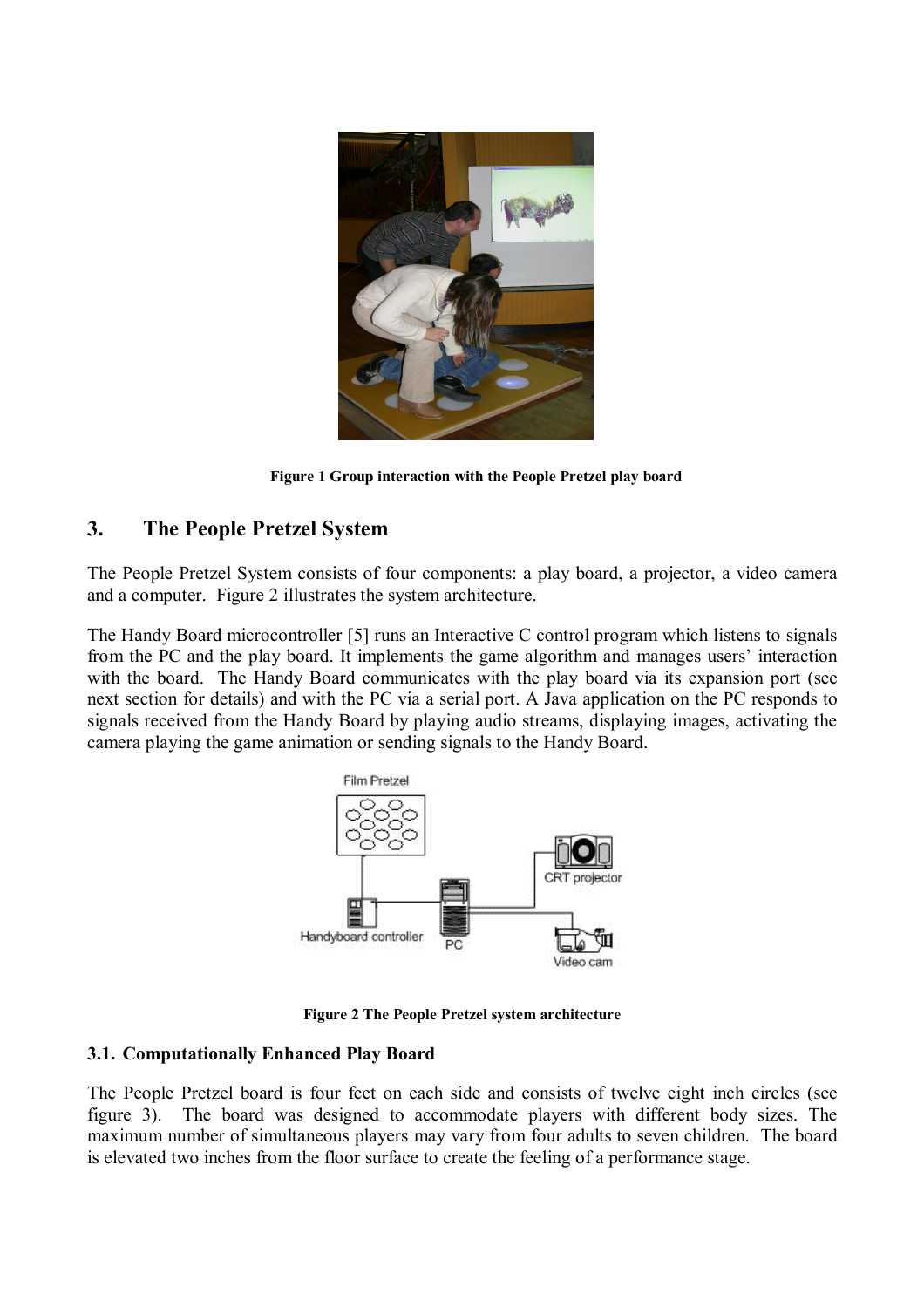Each circle contains a pressure sensor and an LED. The sensors connect to the Handy Board's expansion board analog input ports. The LEDs connect to one of the Handy Board's eight digital output ports or one of its four motor control ports.

Each circle is associated with an audio stream and an image. When a circle sensor senses pressure the Handy Board interprets this signal, the game algorithm makes a decision for the next movement, and a signal is sent to the PC. The PC responds by playing the associated audio stream and projecting an image until a different circle is pressed. These signals are also used to activate the camera or determine the play board mode of operation.

The play board has three modes of operation: standby, active and game over. In standby mode the play board automatically selects and lights circles to attract users. When a signal from a pressure sensor is received the board's mode is changed to active. In active mode the control program manages the game session. When the game is over the board awaits a signal from the computer notifying that the animation was displayed and then board mode is changed to standby.



**Figure 3 The People Pretzel play board** 

## **4. User Feedback**

We demonstrated People Pretzel in a courtyard at a university building. During demo night, more than two dozen community members (students and faculty) interacted as players and audience. The maximum number of collaborating players was four. In more than three sessions players consisted of students and faculty. In other sessions players were drawn into the middle of the game. During all sessions the audience was active and interacted with the players by coaching them. We received positive feedback from players as well as audience.

As a result of demo night we changed the game's standby mode. We added sounds and images to the presentation of lights to draw more attention from passers-by.

We plan to reinstall the play board in the university courtyard, monitor users' interaction with the system and analyze its effect on creating informal social interaction.

# **5. Discussion and Future Work**

We are interested in how pervasive computing can be used to encourage social interaction. We designed a computationally enhanced play board as a means for promoting informal interaction in public gathering spaces. People Pretzel uses audio, light and visual information to intrigue passersby to participate in a playful social interaction. It augments physical group interaction in a multimedia performance for the enjoyment of the players and the audience, allowing any community member to participate in group activity in an active or a passive manner.

We intend to turn People Pretzel into a programmable physical interface. Users will program it to support a variety of games or to control environment parameters such as lights and background music. Users will program the system with a high level description language that will be